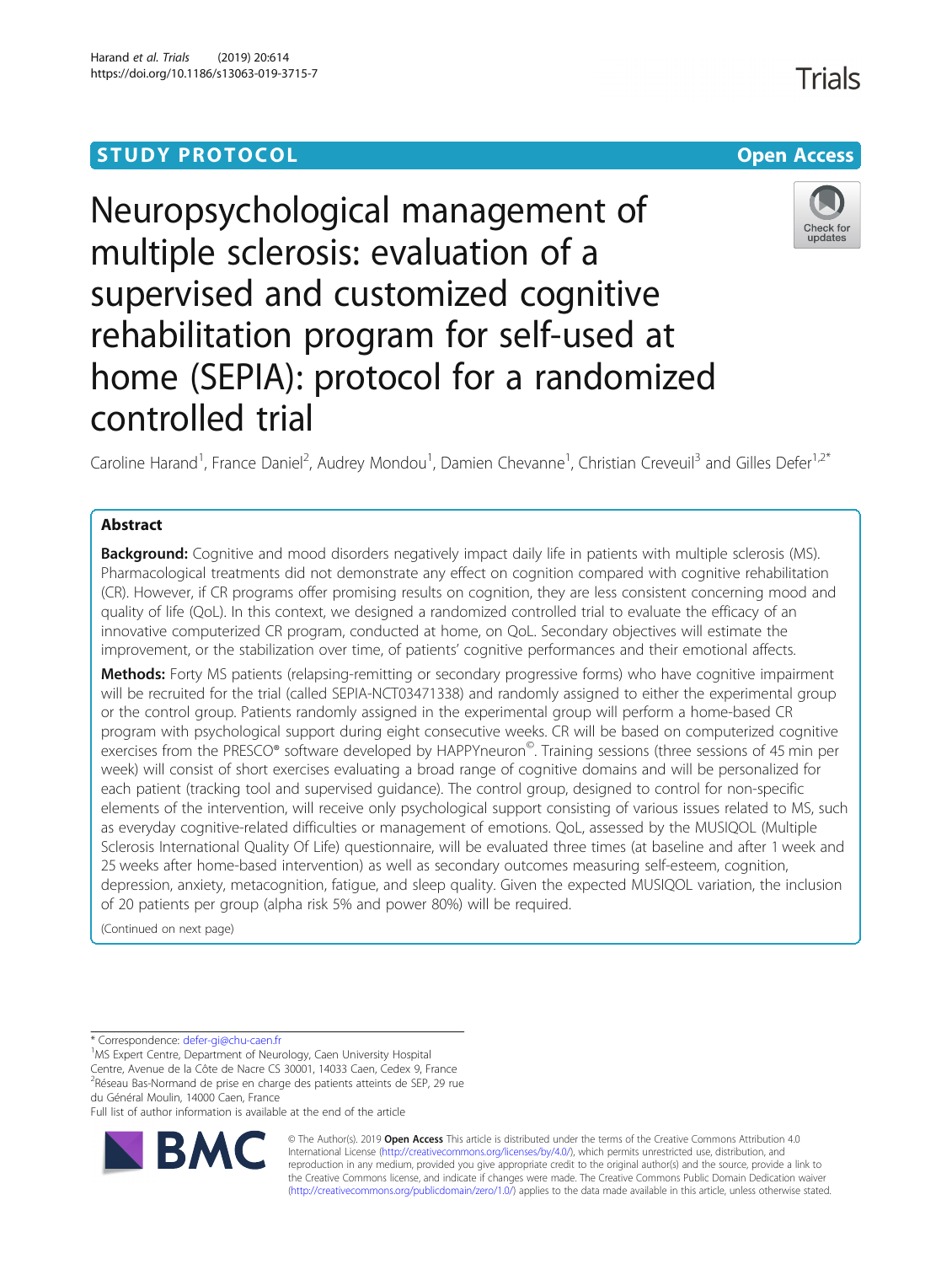# (Continued from previous page)

**Discussion:** Evidence suggests that computerized programs may be a practice option for CR for people with MS, but there is a paucity of studies evaluating QoL. We hope that this innovative program will highlight such benefits over time in patients' daily life. In the future, such programs will allow a wider range of available therapeutic options for MS patients with cognitive impairment and for practitioners in charge of their care.

**Trial registration:** ClinicalTrials.gov identifier: NCT03471338. Retrospectively registered on 25 April 2018. [https://](https://clinicaltrials.gov/ct2/show/NCT03471338?term=NCT03471338&cond=Multiple+Sclerosis&draw=2&rank=1) [clinicaltrials.gov/ct2/show/NCT03471338?term=NCT03471338&cond=Multiple+Sclerosis&draw=2&rank=1.](https://clinicaltrials.gov/ct2/show/NCT03471338?term=NCT03471338&cond=Multiple+Sclerosis&draw=2&rank=1)

Keywords: Cognitive rehabilitation, Quality of life, Self-esteem, Multiple sclerosis, Randomized controlled trial

# Background

The existence of cognitive disorders in multiple sclerosis (MS) has been widely studied over the last 20 years [\[1](#page-8-0), [2](#page-8-0)]. These disorders may be considered the first predictive factor of high occupational disability rates [\[3](#page-8-0)] and have significant consequences for social, familial, and professional life (e.g., difficulties in meeting the demands of a job, resulting in dismissal, reclassification, or unemployment [\[3\]](#page-8-0)).

Objective cognitive disorders, detected through traditional neuropsychological assessments, correlate weakly with cognitive complaints reported by patients [[4](#page-8-0)]. In addition, current cognitive assessments do not capture real-world consequences of these deficits as reported by the patients [\[2\]](#page-8-0). The current challenge therefore is to find and offer effective alternatives to help patients managing their cognitive problems in daily life [[3\]](#page-8-0). Cognitive rehabilitation (CR) may represent an alternative approach as it does not imply adverse side effects compared with pharmacological interventions [\[5\]](#page-8-0).

Computer-assisted techniques are among the CR evidence-based practice options for health professionals, supplying a range of benefits [[6\]](#page-8-0). They offer self-paced, individualized training providing new and challenging exercises [\[3](#page-8-0), [7\]](#page-8-0). The level of difficulty of the task can be changed on the basis of the patient's baseline skills and can be gradually adjusted as performance improves. They allow a feasible, simple, and friendly activity that requires less face-to-face intervention of health professionals in charge of CR [\[3](#page-8-0), [5](#page-8-0)]. Stuifbergen et al. conducted an athome computer-based CR trial in order to help patients with MS to achieve the highest level of cognitive functioning and functional independence [\[3\]](#page-8-0). The authors showed that the intervention group outperformed the control group on all measures, including a better personal efficiency, more frequent use of compensatory strategies, and improved performance in neuropsychological tests [\[3](#page-8-0)]. In addition, Messinis et al. reported improved verbal and visuospatial episodic memory, information processing speed, and executive functioning after an intervention of 20 individualized 1-hour sessions over a 10-week period using RehaCom® (HASOMED GmbH, Magdeburg, Germany) software in relapsing-remitting (RR) MS patients with mild to moderate cognitive disorders [[8\]](#page-8-0). A

systematic review identified a paucity of studies, including activities of daily living as secondary outcomes, among other criteria, with promising results [\[6](#page-8-0)].

However, as evidenced by two recent Cochrane reviews [[9,](#page-8-0) [10](#page-8-0)] and a systematic literature review of 33 studies [[11](#page-8-0)], the efficacy of rehabilitation techniques remains weak and inconclusive. In fact, most of them involved methodological flaws such as time of intervention, goals, frequency of sessions, and content as well as underlying theoretical bases. Further work is required to demonstrate the potential long-term effect of CR. Better outcome measurements and related ecological validity are also warranted. Finally, rehabilitation studies have used two main approaches: those aimed at increasing cognitive performance [[6\]](#page-8-0) and those that adopt a holistic approach [[12](#page-8-0)], aiming to improve quality of life (QoL). Although most studies emphasize the need to consider QoL, they sparsely consider this field as a primary outcome. Similar conclusions can be drawn for other concepts such as self-esteem.

Despite these promising results, no computer-assisted rehabilitation trial has focused on improving QoL or mood disorders to date. Most studies aimed to improve cognitive functioning through increased performance during neuropsychological testing. However, these assessments are lacking ecological sensitivity, and potential improvements include more than a cognitive score but rather cover various aspects of our psychic functioning. According to this overview, qualitative, more holistic approaches must be conducted to better evaluate the effect of CR on patient self-perception. Previously, we had a first experience on 10 MS patients with cognitive impairment during an open non-controlled trial using a similar CR home-based program. This pilot study (unpublished) showed that patients get some clinical benefit (based on self-perception questionnaire) in their QoL.

Therefore, we designed this trial in order to compare the effect of an innovative home-based program of computerized CR with psychological support versus a control psychological intervention on QoL in MS patients presenting cognitive impairment. In addition, we will estimate the improvement or stabilization over time of self-esteem, cognitive performance, emotional affect (depression and anxiety), metacognition, fatigue, and sleep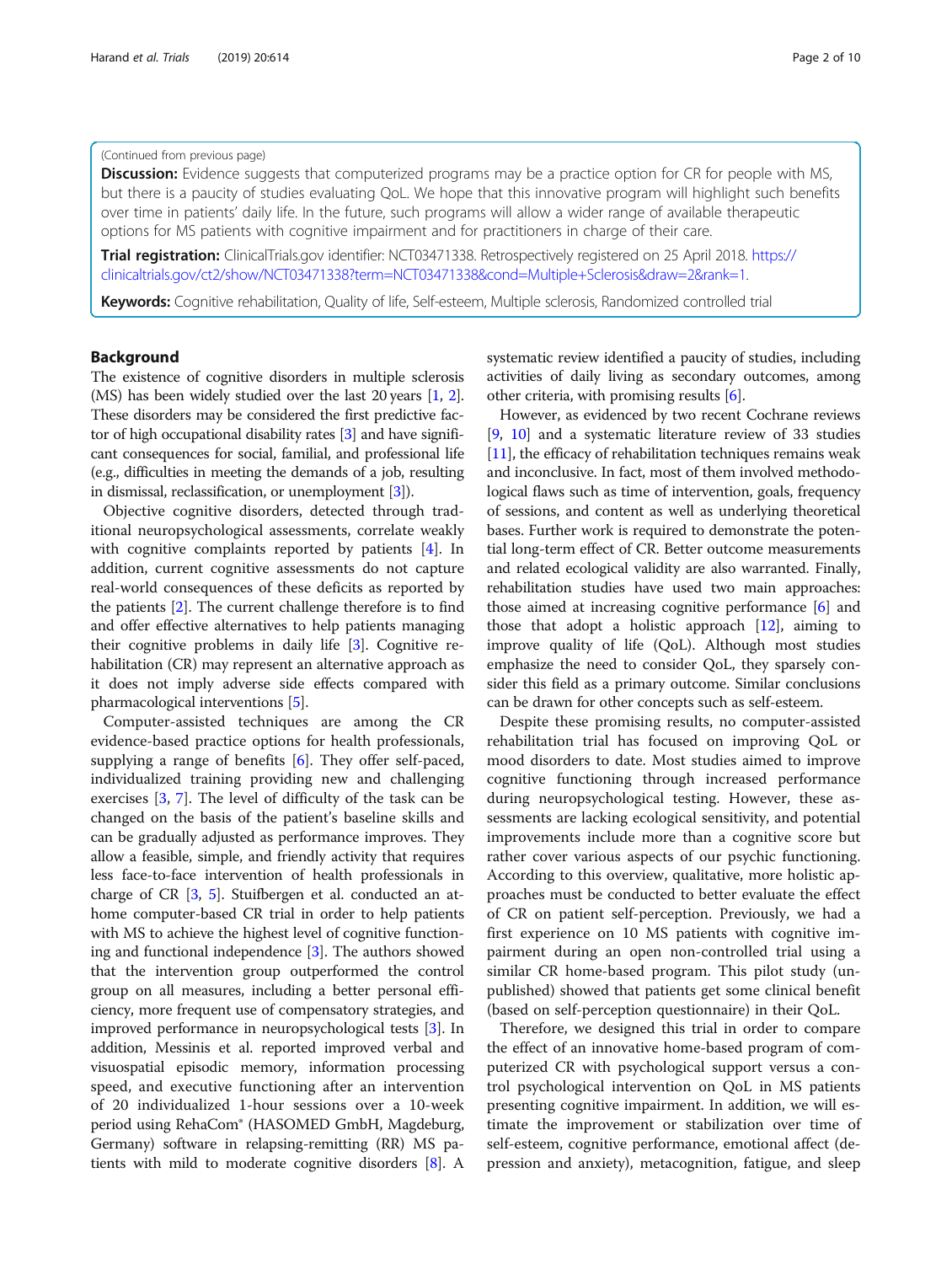quality as secondary measure outcomes which represent important issues for clinical care of patients with MS.

# Methods

# Design

This study is a randomized controlled trial with three data collection points (Fig. 1): baseline (week 0), shortterm retest (week 10) one week after the end of the home-based intervention (8 consecutive weeks), and long-term retest at week 34. The trial was registered in ClinicalTrials.gov registry as NCT03471338. A Standard

Protocol Items: Recommendations for Interventional Trials (SPIRIT) checklist is provided in Additional file [1.](#page-8-0)

# Site and participant recruitment

The trial will be monocentric and conducted at the MS Expert Centre, Department of Neurology, Caen University Hospital, Normandy, France. The CR program (cognitive exercises and psychological support) will be performed at patients' homes in Western Normandy.

Volunteers will be identified during routine care in the outpatient clinic of the MS Expert Centre. Verbal and written detailed information about the ongoing study

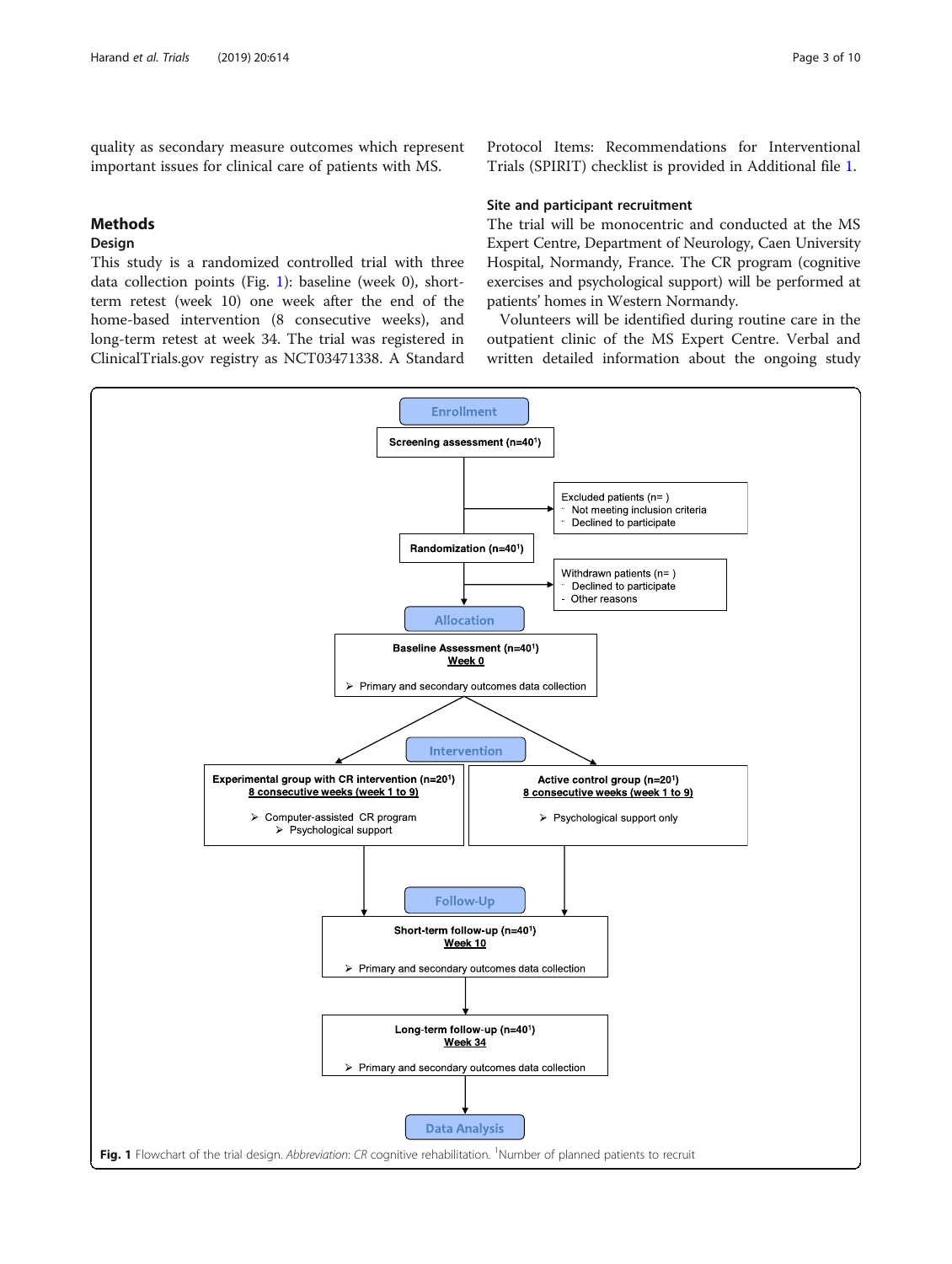will be provided to the patient in a standardized way by using a specific informed consent form that has been validated by the ethics committee. Recruitment will take place over the course of 30 months.

# Ethical approval

This trial was registered under "Minimal risk and constraint interventional research" in accordance with the terms of article L.1121–1 of the French Public Health Code (act number 2012–300 of March 5, 2012, and its implementing decree number 2016–1537 of November 16, 2016). Ethical approval was granted by the French Regional Ethics Committee "CPP Nord Ouest II" on September 7, 2017 (ID RCB 2017-A017 36–47).

# **Participants**

To be eligible for participation, subjects must meet the following defined inclusion criteria:

- confirmed diagnosis of MS in accordance with the 2010 revised McDonald criteria [\[13\]](#page-8-0)
- RR or secondary progressive (SP) phenotypes of the disease
- be male or female between 18 and 65 years of age
- disease duration of not more than 25 years
- Expanded Disability Status Scale score (EDSS) of not more than 5.5
- clinically inactive phase of the disease as defined by the new Lublin criteria [\[14\]](#page-8-0)
- impaired cognitive performance at least 1.65 standard deviations below normative data at one test of the BCcogSEP battery [\[15\]](#page-8-0)
- French native speaking
- computer with Internet access holder
- legal capacity to consent to the trial (via written informed consent).

Exclusion criteria will be as follows:

- other neurological, psychiatric, or developmental diseases prior to MS diagnosis
- head injury sequelae
- chronic alcohol or drug consumption
- EDSS score of at least 6
- presence of relapse or treatment with corticosteroids at least 1 month before recruitment (or both)
- patient under wardship
- cognitive assessment within the last 6 months (particularly including all or some of the tests proposed in the present trial)
- presence of dementia in accordance with the criteria of the fifth edition of the Diagnostic and Statistical Manual of Mental Disorders (DSM V) [\[16](#page-8-0)] or sufficient cognitive impairment that may interfere

with cognitive assessment or the administration of CR exercises (or both)

 any visual or motor deficit that may prevent cognitive assessments or CR exercise administration (or both).

# Exclusion procedure

Intercurrent disease diagnosed during follow-up, occurrence of relapses (whether or not treated with corticosteroids), patient's decision or investigator's decision (or both) for any reason will result in withdrawal of the assigned treatment. However, outcome data will be collected on those patients and included in the intentionto-treat analysis.

#### Outcome measurements

For an overview of outcome assessment timelines, see Table [1.](#page-4-0)

# Primary outcome

The primary outcome is QoL, measured by the global score of the Multiple Sclerosis International Quality Of Life (MUSIQOL) questionnaire [\[17](#page-9-0)]. The MUSIQOL is a validated multi-dimensional 31-item self-report questionnaire encompassing the following nine dimensions: activity of daily living, psychological well-being, symptoms, relationships with friends and relationships with family, satisfaction with health care, sentimental and sexual life, coping, and rejection. Each item is scored on a scale ranging from 1 to 5; higher scores are suggestive of higher QoL. This questionnaire shows satisfactory psychometric properties (external validity, internal consistency, reliability, reproducibility, and acceptability), even in patients with cognitive dysfunction  $[18, 19]$  $[18, 19]$  $[18, 19]$  $[18, 19]$  $[18, 19]$ . This outcome will be evaluated during baseline and short- and longterm assessments to evaluate the immediate and longterm effect of cognitive rehabilitation, respectively.

# Secondary outcomes

Secondary outcomes are listed as follows:

- Self-esteem measured by the Self-Esteem Inventory (SEI) [[20](#page-9-0)]. This is a 58-item self-report scale. Participants must answer by ticking the box "like me" or "not like me". The SEI is divided into four subscales: general, social, family, and professional self-esteem. The higher the score from this scale, the greater the self-esteem.
- Depression measured by the Montgomery and Åsberg Depression Rating Scale (MADRS) [[21](#page-9-0)]. This is a 10-item clinician-administered scale evaluating the intensity of various depression symptoms (from apparent sadness to suicidal thoughts).
- Anxiety measured by the Hamilton Anxiety rating scale (HAMA) [\[22](#page-9-0)]. The HAMA consists of 14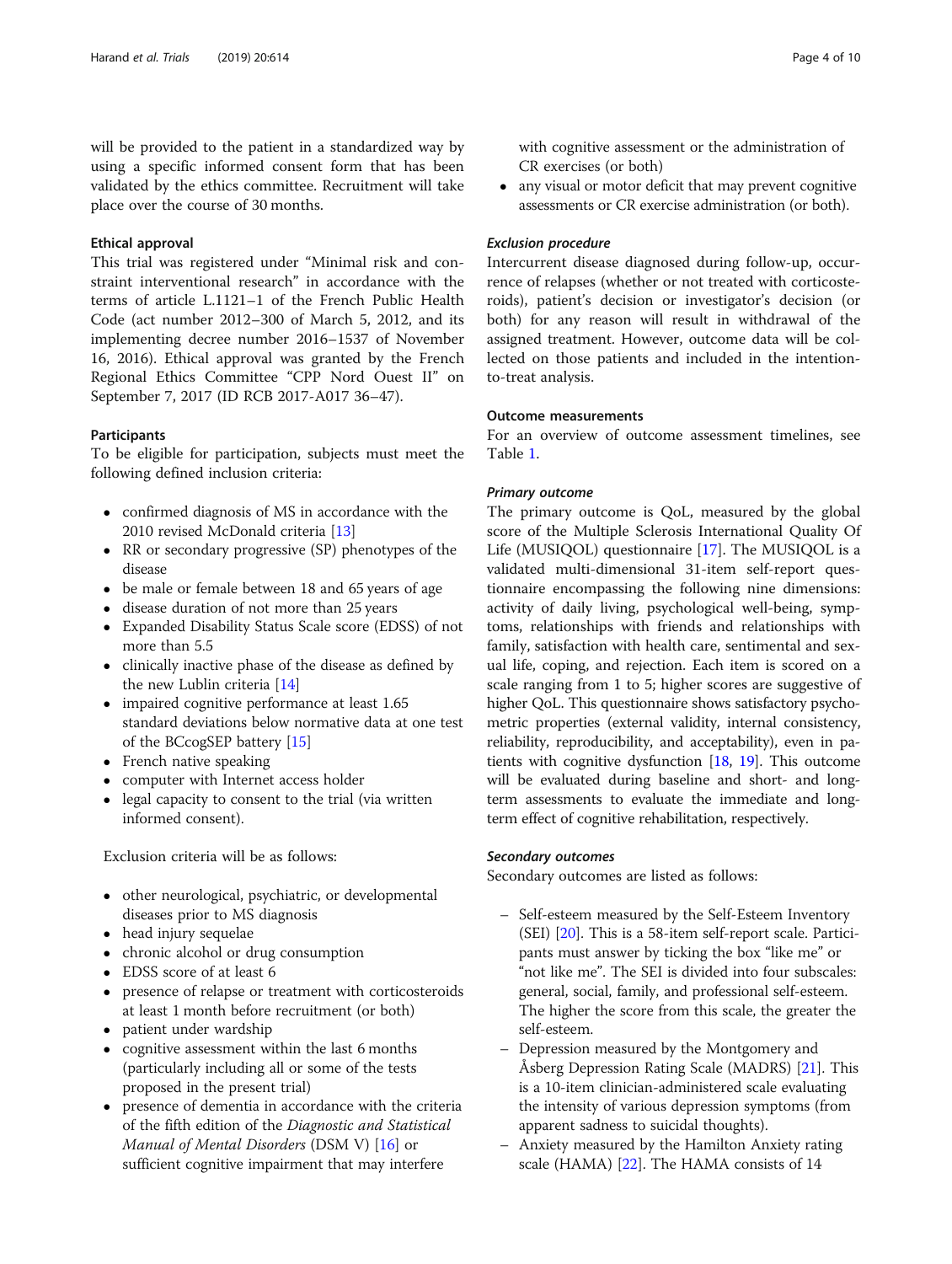| necocom on:          |
|----------------------|
| $\frac{1}{\epsilon}$ |
| $\tilde{\zeta}$<br>ï |
|                      |
|                      |

<span id="page-4-0"></span>

|                                                                                                                                                                                                                                                                                                                                                                                                                                                               |                                   | Study period |             |          |             |                         |                        |               |            |            |               |                      |                     |
|---------------------------------------------------------------------------------------------------------------------------------------------------------------------------------------------------------------------------------------------------------------------------------------------------------------------------------------------------------------------------------------------------------------------------------------------------------------|-----------------------------------|--------------|-------------|----------|-------------|-------------------------|------------------------|---------------|------------|------------|---------------|----------------------|---------------------|
|                                                                                                                                                                                                                                                                                                                                                                                                                                                               |                                   | Screening    | Baseline    |          |             | Home-based intervention |                        |               |            |            |               | Short-term follow-up | Long-term follow-up |
| Visits (weeks)                                                                                                                                                                                                                                                                                                                                                                                                                                                |                                   | $\geq$       | $\geqslant$ | $\geq$   | $\geqslant$ | $\sqrt{3}$              | $W_5$<br>$\frac{1}{2}$ | $\frac{8}{3}$ | $\sqrt{ }$ | $\sqrt{8}$ | $\frac{1}{2}$ | W10                  | W34                 |
| Informed consent                                                                                                                                                                                                                                                                                                                                                                                                                                              |                                   | $\times$     |             |          |             |                         |                        |               |            |            |               |                      |                     |
| Eligibility screen                                                                                                                                                                                                                                                                                                                                                                                                                                            |                                   | $\times$     |             |          |             |                         |                        |               |            |            |               |                      |                     |
| Randomization                                                                                                                                                                                                                                                                                                                                                                                                                                                 |                                   | $\times$     |             |          |             |                         |                        |               |            |            |               |                      |                     |
| Neuropsychological assessment 1                                                                                                                                                                                                                                                                                                                                                                                                                               | Cognitive complaint questionnaire | $\times$     |             |          |             |                         |                        |               |            |            |               |                      |                     |
|                                                                                                                                                                                                                                                                                                                                                                                                                                                               | <b>BCcogSEP</b>                   | $\times$     |             |          |             |                         |                        |               |            |            |               |                      |                     |
|                                                                                                                                                                                                                                                                                                                                                                                                                                                               | VAPS                              | $\times$     |             |          |             |                         |                        |               |            |            |               |                      |                     |
|                                                                                                                                                                                                                                                                                                                                                                                                                                                               | Multiple errands test             | $\times$     |             |          |             |                         |                        |               |            |            |               |                      |                     |
| Neuropsychological assessment 2                                                                                                                                                                                                                                                                                                                                                                                                                               | MUSIQOL                           |              | $\times$    |          |             |                         |                        |               |            |            |               | $\times$             | $\times$            |
|                                                                                                                                                                                                                                                                                                                                                                                                                                                               | SEI                               |              | $\times$    |          |             |                         |                        |               |            |            |               | $\times$             | $\times$            |
|                                                                                                                                                                                                                                                                                                                                                                                                                                                               | <b>MADRS</b>                      |              | $\times$    |          |             |                         |                        |               |            |            |               | $\times$             | $\times$            |
|                                                                                                                                                                                                                                                                                                                                                                                                                                                               | HAMA                              |              | $\times$    |          |             |                         |                        |               |            |            |               | $\times$             | $\times$            |
|                                                                                                                                                                                                                                                                                                                                                                                                                                                               | $BICANS = SDMT, CULT-II, BVMIT-R$ |              | $\times$    |          |             |                         |                        |               |            |            |               | $\times$             | $\times$            |
|                                                                                                                                                                                                                                                                                                                                                                                                                                                               | $MCQ-30$                          |              | $\times$    |          |             |                         |                        |               |            |            |               | $\times$             | $\times$            |
|                                                                                                                                                                                                                                                                                                                                                                                                                                                               | EMIF-SEP                          |              | $\times$    |          |             |                         |                        |               |            |            |               | $\times$             | $\times$            |
|                                                                                                                                                                                                                                                                                                                                                                                                                                                               | PSQI                              |              | $\times$    |          |             |                         |                        |               |            |            |               | $\times$             | $\times$            |
| Active control group                                                                                                                                                                                                                                                                                                                                                                                                                                          | At-home set-up                    |              |             | $\times$ |             |                         |                        |               |            |            |               |                      |                     |
|                                                                                                                                                                                                                                                                                                                                                                                                                                                               | Phone follow-up                   |              |             |          | $\times$    | $\times$<br>$\times$    |                        | $\times$      | $\times$   | $\times$   | $\times$      |                      |                     |
|                                                                                                                                                                                                                                                                                                                                                                                                                                                               | At-home follow-up                 |              |             |          |             |                         | $\times$               |               |            |            |               |                      |                     |
| Experimental group with CR intervention                                                                                                                                                                                                                                                                                                                                                                                                                       | CR intervention                   |              |             |          | $\times$    | $\times$<br>$\times$    | $\times$               | $\times$      | $\times$   | $\times$   | $\times$      |                      |                     |
|                                                                                                                                                                                                                                                                                                                                                                                                                                                               | At-home set-up                    |              |             | $\times$ |             |                         |                        |               |            |            |               |                      |                     |
|                                                                                                                                                                                                                                                                                                                                                                                                                                                               | Phone follow-up                   |              |             |          | $\times$    | $\times$<br>$\times$    |                        | $\times$      | $\times$   | $\times$   | $\times$      |                      |                     |
|                                                                                                                                                                                                                                                                                                                                                                                                                                                               | At-home follow-up                 |              |             |          |             |                         | $\times$               |               |            |            |               |                      |                     |
| <i>BICAMS</i> Brief International Cognitive Assessment for Multiple Sclerosis, <i>BVMT-R</i> Brief Visuospatial Memory Test – Revised, CR Cognitive rehabilitation, CVL7 California Verbal Learning Test, EMIF-SEP Echelle Modifiée<br>Abbreviations: BCcogSEP Batterie Courte d'évaluation des fonctions cognitives destinées aux patients souffrant de Sclérose En Plaques (French brief test battery evaluating cognitive functions in multiple sclerosis) |                                   |              |             |          |             |                         |                        |               |            |            |               |                      |                     |

*BICAMS* Brief International Cognitive Assessment for Multiple Sclerosis, *BMIT-R* Brief Visuospatial Memoy Test – Revised, CR Cognitive rehabilitation, CVIT California Verbal Learning Test, *EMIF-SEP* Echelle Modifi<br>d'Imp MetaCognition Questionnaire-30, MUSIQOL MUltiple Sclerosis International Quality Of Life, PSQI Pittsburgh Sleep Quality Index, SDMT Symbol Digit Modalities Test, SEI Esteem Inventory, VAPS Virtual Action d'Impact de la Fatigue dans la Sclérose En Plaques (modified fatigue impact scale – multiple sclerosis), HAMA HAMilton Anxiety rating scale, MADRS Montgomery and Åsberg Depression Rating Scale, MCQ-30 Planning Supermarket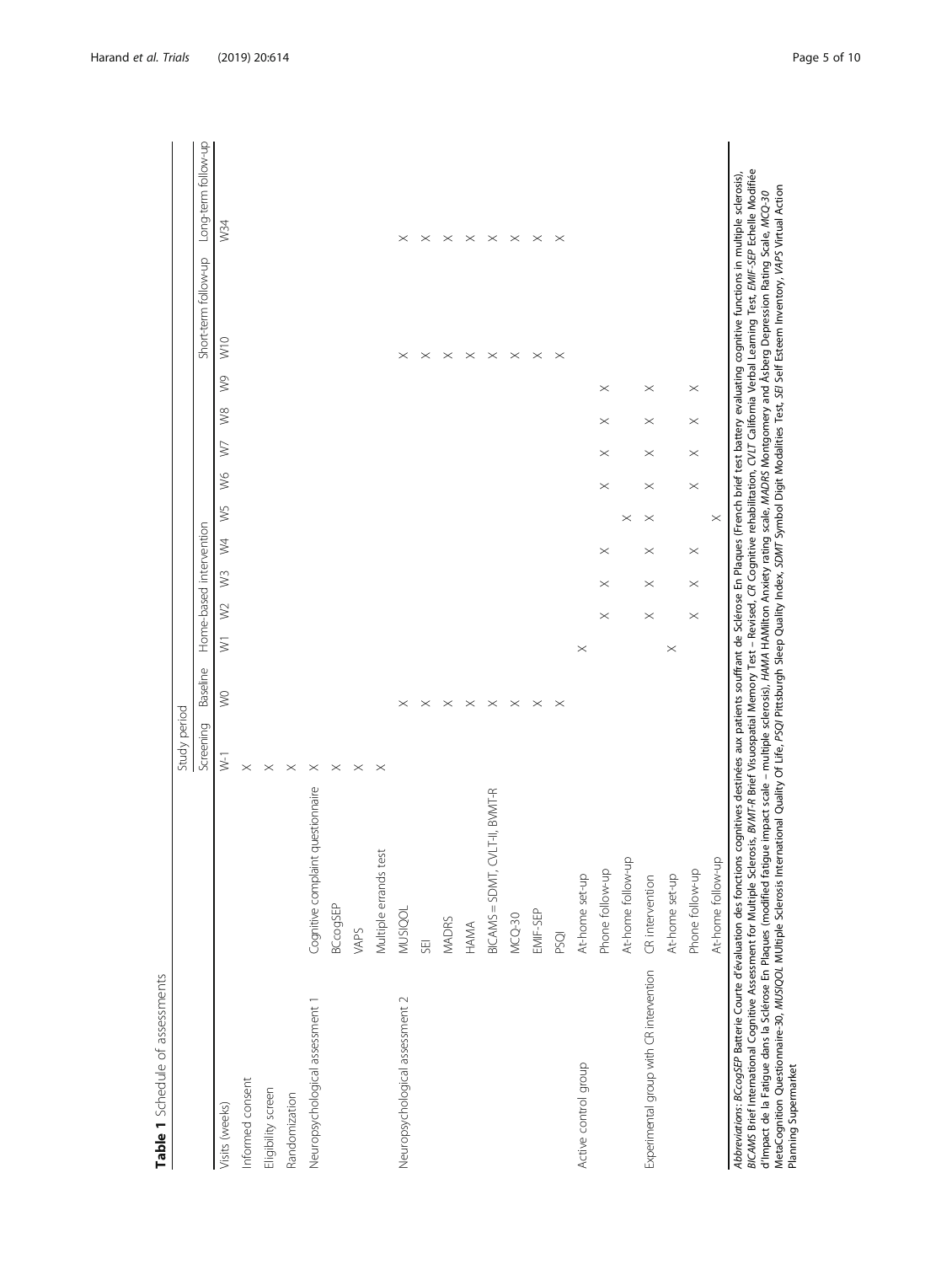clinician-administered items, each defined by symptoms, and measures both psychic anxiety (mental agitation and psychological distress) and somatic anxiety (physical impairments). Each item is scored on a scale ranging from 0 to 4; higher scores are suggestive of higher anxiety.

- Metacognition measured by the MetaCognitions Questionnaire (MCQ-30) [\[23\]](#page-9-0). The MCQ-30 is a short and easy-to-use self-reported questionnaire for multidimensional measure of metacognitive factors (beliefs, metacognitive judgements, and monitoring process).
- Fatigue measured by the "Echelle Modifiée d'Impact de la Fatigue dans la Sclérose En Plaques" (EMIF-SEP) (modified fatigue impact scale in multiple sclerosis [[24\]](#page-9-0)). This scale consists of 40 items evaluating various aspects of fatigue (cognitive, physical, and psychosocial fatigue dimensions). Each item is scored on a scale ranging from 0 (completely false) to 4 (completely true). The higher the score, the greater the fatigue.
- Subjective sleep quality measured by the Pittsburgh Sleep Quality Inventory (PSQI) [\[25](#page-9-0)]. This is a self-rated questionnaire which assesses sleep quality and disturbances across 19 items generating seven "component" scores: subjective sleep quality, sleep latency, sleep duration, habitual sleep efficiency, sleep disturbances, use of sleeping medication, and daytime dysfunction. The PSQI score yields a diagnostic sensitivity and specificity in distinguishing good from poor sleepers.
- Objective cognitive disorders measured by the Brief International Cognitive Assessment for Multiple Sclerosis battery (BICAMS), proposed as a brief tool for evaluating and screening cognitive disorders for neurologists, currently validated in French [\[26\]](#page-9-0). It consists of the Brief Visuospatial Memory Test – Revised (BVMT-R) measuring visual memory [\[27\]](#page-9-0), the California Verbal Learning Test (CVLT) measuring verbal memory [[28\]](#page-9-0), and the Symbol Digit Modalities Test (SDMT) measuring information processing speed [[29\]](#page-9-0).

All of these outcomes will also be evaluated at all three time points: baseline (week 0), short-term retest (week 10) one week after the end of the home-based intervention, and long-term retest at week 34.

# Initial screening assessment Informed consent

Before recruitment, patients will be informed about the aim, benefits, constraints, and risks of the trial. A detailed information letter and a consent form will be provided by investigators. All of the assessments at screening, baseline, and short-term and long-term visits will be conducted at the MS Expert Centre, Department of Neurology, Caen University Hospital.

# Screening assessment

After patients have provided informed written consent, the screening visit (about 2 h) will be performed. The investigating neurologist will check inclusion and exclusion criteria mentioned above for eligibility. Then participants will undergo a neuropsychological assessment including the following:

- a cognitive complaint questionnaire
- the BCcogSEP cognitive battery (frequently used and well-validated French battery in MS derived from the Rao's Brief Repeatable Battery of neuropsychological tests) [[15](#page-8-0), [30\]](#page-9-0)
- the multiple errands test (executive functional test evaluating planning functions) [[31](#page-9-0)]
- the Virtual Action Planning Supermarket (VAPS) test (virtual reality counterpart of the multiple errands test) [\[32\]](#page-9-0)

Considering the patient's MS clinical features and evidence of cognitive impairment from the BCcogSEP assessment, investigating neurologists and neuropsychologists will decide whether the patient is eligible or ineligible. Finally, eligible patients will be randomly assigned in the trial in accordance with the following procedure.

# Randomization and blinding

Eligible participants will be randomly assigned to one of two groups (experimental group with CR intervention or control group without CR intervention) via a computergenerated random number table in a 1:1 ratio by an independent trial-blinded statistician.

Patient, neurologist, and neuropsychologist in charge of CR intervention and psychological support for the control group will be not blinded due to the randomization procedure. The neuropsychologist in charge of clinical scales and cognitive evaluation for screening, baseline, and shortor long-term visits will be blinded.

# Duration of participant participation

Participants will be enrolled in the trial for 34 weeks, from the baseline assessment until the long-term follow-up. Assessments will be conducted with identical tools, and alternate forms of two tests (SDMT and BVMT-R) of the BICAMS were used for neuropsychological testing to reduce risk of practice effect) at baseline (week 0) and at short-term follow-up (week 10) and long-term follow-up (week 34).

# Baseline assessment

All participants will undergo a baseline assessment (duration of about 1.5 h) one week  $(\pm 7 \text{ days})$  after the initial screening assessment.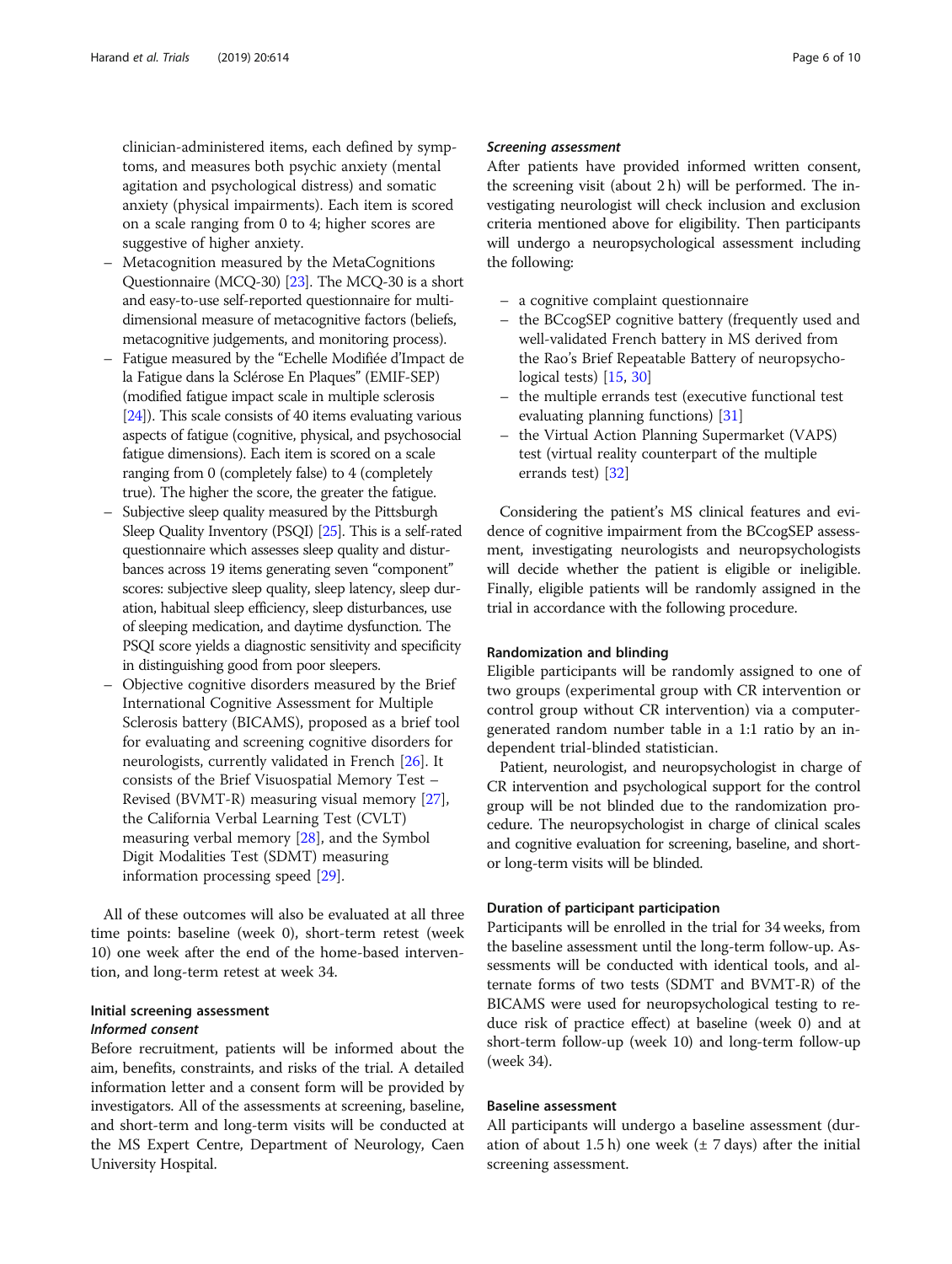Baseline will be conducted by an expert psychologist and will encompass the administration of the following clinical scales and self-report questionnaires:

- MUSIQOL, which was the primary outcome measure
- SEI
- MADRS
- HAMA
- MCQ-30
- EMIF-SEP (modified fatigue impact scale in multiple sclerosis)
- PSQI

Neuropsychological assessment will be performed by using the BICAMS battery consisting of the BVMT-R, the CVLT, and the SDMT.

#### Group allocation

Two neuropsychologists are involved in the trial. The first one will be in charge of CR for the intervention group and of psychological support for the active control group. The second neuropsychologist will be in charge of clinical scales and cognitive assessment for screening, baseline, and short- and long-term visits. Home-based intervention will start one week after the baseline visit and will run during eight consecutive weeks.

### Active control group

The word "active" refers to the fact that it was not ethically possible to randomly assign patients in this group without any psychological care as some patients may be disappointed by the result of the randomization. Participants will receive only psychological support in home visits or weekly phone calls. Psychological support will consist of clinical interviews about various issues related to MS, such as identity changes, everyday cognitiverelated difficulties, management of emotions, promotion of coping strategies, theoretical information about MSrelated symptoms, and promotion of metacognitive awareness or cognitive strengths or both. Note that participants in the control group will be given the opportunity to have the CR program as a priority after the end of their participation.

# Intervention (CR group)

The rehabilitation program will consist of computerized cognitive exercises from the PRESCO® software application developed by HAPPYneuron<sup>®</sup> (HAPPYneuron, Inc., Lyon, France). Training sessions will consist of 19 preprogrammed exercises evaluating a broad range of cognitive domains (varying from visual memory to processing speed going through executive functioning) and were personalized for each patient (tracking tool and supervised

guidance). Specifically, each task is highly flexible and can be adapted to the user to provide a customized challenge. The computer program has an automatic level progression ensuring that participants start with a level that they deem easy. This will automatically progress to a "challenge zone" where the level of difficulty will be increased to challenge participants [\[33\]](#page-9-0).

Importantly, we previously matched pre-programmed training sessions for cognitive content, session duration, and attractive/funny dimension during a pilot trial.

At the beginning of the intervention, patients will discover the PRESCO® software application. The general procedure added with instructions and examples of preprogrammed exercises will also be shown to the patient by the referent neuropsychologist.

Then participants will undergo the cognitive rehabilitation program conducted three times per week in 45-min sessions (composed of seven exercises) during eight consecutive weeks. Patients will perform at their own pace, in the absence of the psychologist, but they may contact him at any time for technical support. They will be allowed to take breaks during sessions to manage fatigue, if present.

Participants will also receive phone calls and home visits consisting of both user-related software questions and psychological support aiming to promote coping strategies (better adjustment to current cognitive capacities). Content discussion will be the same in both groups to ensure standardization. Participants will receive feedback about their progress with the CR program.

#### Short-term follow-up assessment

The short-term follow-up assessment (about 90 min) will be set once a week  $(\pm 7 \text{ days})$  after the end of the homebased neuropsychological management to attest to any improvement in primary and secondary outcomes.

All participants will undergo the same neuropsychological assessment as baseline assessment consisting of the BICAMS battery (SDMT, CVLT, and BVMT-R). They will also complete previously proposed scales and questionnaires (MUSIQOL, SEI, MADRS, HAMA, MCQ30, EMIF-SEP, and PSQI).

#### Long-term follow-up assessment

An identical assessment will be conducted 24 weeks  $(\pm)$ 7 days) after the short-term follow-up during which the aforementioned neuropsychological tests, scales, and questionnaires will be proposed (see details in Table [1](#page-4-0)). Adding a long-term follow-up in our trial design will allow us to detect the eventual maintenance of benefits over time in each patient's daily life.

#### Sample size and data analysis

Based on previous research [\[34](#page-9-0)], the standard deviation of the MUSIQOL scores was estimated at 16 points, and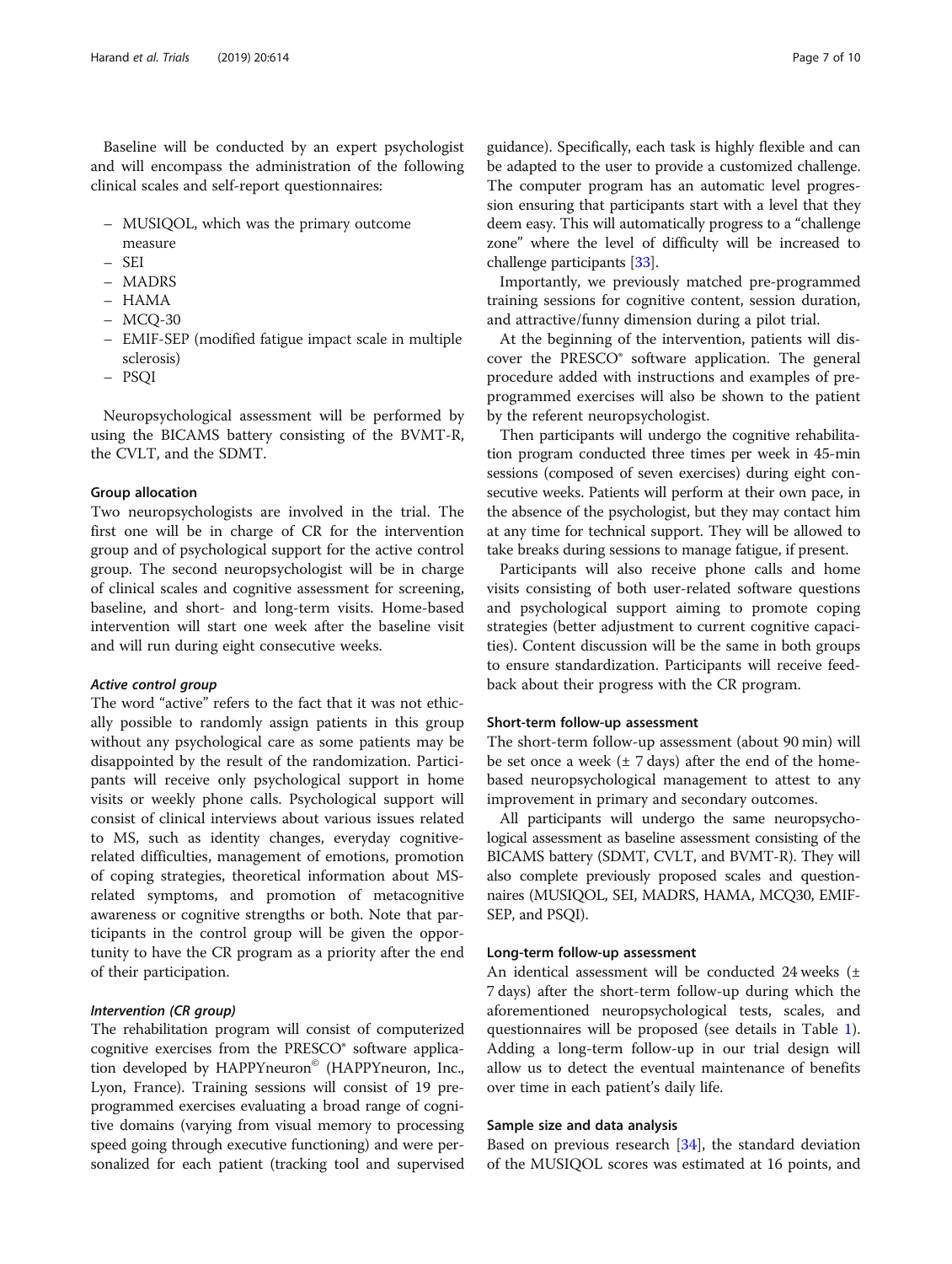the correlation coefficient between scores at baseline and short-term follow-up at 0.85. We hypothesized an average increase of 3 points in the MUSIQOL scores at short-term follow-up for the active control group (a low effect size, equal to about 0.2) and an average increase of 11 points for the experimental group (0.7 effect size), leading to an 8-point difference between the two groups. Given a bilateral alpha error of 5% and a power of 80%, a minimal sample size of 18 patients per group is needed to compare the mean scores of the two groups at shortterm follow-up, adjusting for the baseline scores [[35\]](#page-9-0). To account for potential drop-outs, 20 patients will be included in each group.

The mean MUSIQOL scores at short-term follow-up will be compared between the two groups (CR intervention and active control) by using an analysis of covariance (ANCOVA), adjusting for the baseline MUSIQOL scores. The same type of analysis will be conducted at long-term follow-up and for secondary outcomes. An intention-totreat analysis will be carried out as the primary analysis [[36](#page-9-0)]. The results of a complementary per-protocol analysis will also be presented, as recommended by several authors [[37](#page-9-0), [38](#page-9-0)]. Significance level will be fixed at a P value of less than 0.05. Statistical analyses will be performed by using IBM SPSS software (IBM, Armonk, NY, USA) [\[39\]](#page-9-0).

# **Discussion**

To date, pharmacological treatment has not improved or even postponed cognitive decline in MS [\[40](#page-9-0)]. Yet, as patients are waiting for therapeutic intervention, we must apply the most appropriate approaches in our usual health care. Such conclusions warrant prioritization of non-pharmacological, pragmatic, ecological, low-cost alternatives that address difficulties experienced in daily life [\[2\]](#page-8-0). As such, computer-assisted CR may bring flexibility, clinical efficacy, and ecological validity, giving an interesting clinical option for CR in the MS population [[41\]](#page-9-0). In this context, we have designed an innovative home-based computer-assisted CR intervention with a specific focus on improving QoL.

The choice of this primary outcome was motivated by the paucity of existing CR trials about QoL and the need to provide psychological well-being to people with MS.

The present trial does not aim to improve cognition to a particular neuropsychological tool but rather emphasizes improvement of cognition through increased neuropsychological skills in daily living. Hence, the aim of our trial is to consider, in a real-life setting, cognitive as well as emotional and psychosocial impairment of people with MS in keeping with a holistic approach in which a patient's feelings regarding his or her own care will be stressed.

We also decided to carry out CR by means of a computer-assisted program and a home-based intervention. Computer-assisted training offers several benefits. In our trial, exercises will be selected according to their relevance in MS as well as their level of difficulty. They will also provide immediate feedback so patients can adapt gradually and create and develop strategies increasing both QoL and cognitive functioning. A homebased CR computer program provides advantages over clinic-based training related to cost, convenience, accessibility, and transportation [\[3](#page-8-0)]. Patients can engage in the program without having to leave home, which can sometimes be binding for people with MS (command for an ambulance or a taxi, clinical office far away from the car park). Conversely, lack of regular one-on-one support or guidance with a professional trainer may help participants overcome cognitive disturbances and develop personal abilities by themselves. Feasibility and acceptability of a home-based computer-assisted training program were previously demonstrated in a randomized single-blind trial [[3\]](#page-8-0). A main outcome aimed to specifically examine patients' perceptions regarding home use of the program with qualitative data assessing features of the computer program, experience using the program, and strategy use [\[3](#page-8-0)]. The results highlighted the need to pay attention to how intervention is presented during recruitment settings and the interest of coaching and supporting the patient when using the program [[3\]](#page-8-0). In most studies, intervention was presented as a "rehabilitation intervention" where participants were often closely monitored on an individual basis for some cognitive domains. However, a more pragmatic approach addressing capacities and strategies helping participants in their daily life activities may positively affect outcomes and generalization in daily life [\[42\]](#page-9-0).

Some studies demonstrated the effectiveness to bring feedback during or after the intervention or both. They notably showed that the CR program helped patients to recognize cognitive limitations and create and practice strategies to enhance cognitive function, improving quality of their daily life [\[12](#page-8-0)].

Results of this trial will contribute to the limited body of literature for CR in persons with MS and provide new evidence for improving QoL and self-esteem after a tailored computer-based intervention at home. From an individual perspective, we hope to promote personal benefit (for example, better use of preserved cognitive functions for planning daily activities reducing fatigue) that patients will gain from intervention.

Our trial will have some limitations. It is a monocentric study inside an MS academic expert center with a small sample of patients. If positive, our results would be confirmed in a multicenter trial with a larger sample. The trial will concern only RR- and SP-MS patients, and the results may not be generalizable to primary progressive MS even if this form of the disease has the same pathophysiology as SP-MS and has similar cognitive impact.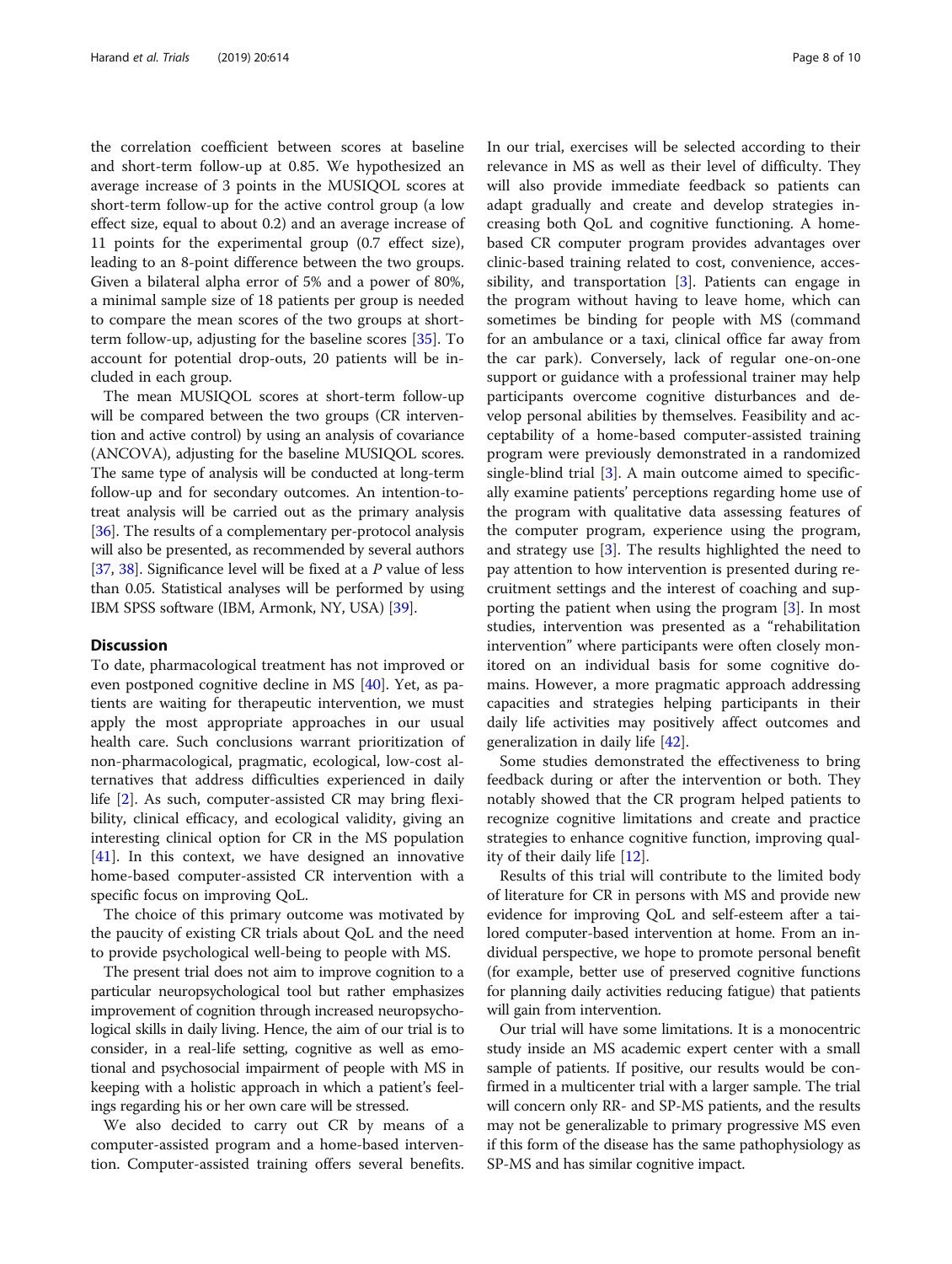<span id="page-8-0"></span>If the results of this trial are positive, we anticipate making this CR program more available to interested health professionals working with people with MS as an essential part of their usual care. From a clinical perspective, the use of this home-based program, either combined with rehabilitation groups in MS care centers or alone with the support of MS clinicians, would be of interest as long as it represents an individual benefit.

# Trial status

The first participant was recruited on November 22, 2017. To date, 16 patients have been randomly assigned. The end of recruitment is scheduled in September 2020.

# Supplementary information

Supplementary information accompanies this paper at [https://doi.org/10.](https://doi.org/10.1186/s13063-019-3715-7) [1186/s13063-019-3715-7.](https://doi.org/10.1186/s13063-019-3715-7)

Additional file 1. SPIRIT (Standard Protocol Items: Recommendations for Interventional Trials) 2013 Checklist: Recommended items to address in a clinical trial protocol and related documents.

#### Abbreviations

BCcogSEP: Batterie Courte d'évaluation des fonctions cognitives destinées aux patients souffrant de Sclérose En Plaques (French brief test battery evaluating cognitive functions in multiple sclerosis); BICAMS: Brief International Cognitive Assessment for Multiple Sclerosis; BVMT-R: Brief Visuospatial Memory Test – Revised; CR: Cognitive Rehabilitation; CVLT : California Verbal Learning Test; EDSS: Expanded Disability Status Scale; EMIF-SEP: Echelle Modifiée d'Impact de la Fatigue dans la Sclérose En Plaques (modified fatigue impact scale – multiple sclerosis); HAMA: Hamilton Anxiety rating scale; MADRS: Montgomery and Åsberg Depression Rating Scale; MCQ-30: MetaCognition Questionnaire-30; MS: Multiple sclerosis; MUSIQOL: MUltiple Sclerosis International Quality Of Life; PSQI: Pittsburgh Sleep Quality Index; QoL: Quality of life; RR: Relapsing-remitting; SDMT: Symbol Digit Modalities Test; SEI: Self-Esteem Inventory; SP: Secondary progressive

#### Acknowledgements

The authors thank Pierre Branger and Nathalie Derache for recruiting patients. We are grateful to HAPPYneuron® for giving patients full access throughout the trial to their PRESCO® software.

#### Authors' contributions

CH, FD, and AM conceived, designed, and co-led the trial. DC conceived managerial aspects of the trial and developed the recruitment strategy. CC will analyze the data. GD conceived, designed, and co-led the trial and recruited participants. All authors read and approved the final manuscript.

#### Funding

The funding is provided by Merck Serono. Merck Serono was not involved in writing the present manuscript or in the design of the trial and will not be involved in the data collection, analysis, or interpretation.

# Availability of data and materials

Not applicable.

#### Ethics approval and consent to participate

This trial was registered under "Minimal risk and constraint interventional research" in accordance with the terms of article L.1121–1 of the French Public Health Code (act number 2012–300 of March 5, 2012 and its implementing decree number 2016–1537 of November 16, 2016). Ethical approval was granted by the French Regional Ethics Committee (CPP Nord Ouest II; trial reference 2017/53) on September 7, 2017 (ID RCB 20 17-A017 36–47). Informed consent will be obtained for all participants.

#### Consent for publication

The authors consent to publication of this article.

#### Competing interests

The funders had no involvement in the collection, management, analysis, or interpretation of data. GD received personal compensation for serving on scientific advisory boards of Biogen Idec, Novartis, Genzyme, Merck Serono, and Teva and received funding for travel and/ or speaker honoraria from Merck Serono, Biogen Idec, Sanofi-Genzyme, Novartis, and Teva. The other authors declare that they have no competing interests.

#### Author details

<sup>1</sup>MS Expert Centre, Department of Neurology, Caen University Hospital Centre, Avenue de la Côte de Nacre CS 30001, 14033 Caen, Cedex 9, France. <sup>2</sup>Réseau Bas-Normand de prise en charge des patients atteints de SEP, 29 rue du Général Moulin, 14000 Caen, France.<sup>3</sup> Biostatistics and Clinical Research Unit, Caen University Hospital Centre, Avenue de la Côte de Nacre CS 30001, 14033 Caen, cedex 9, France.

### Received: 10 October 2018 Accepted: 10 September 2019 Published online: 29 October 2019

#### References

- 1. Chiaravalloti ND, DeLuca J. Cognitive impairment in multiple sclerosis. Lancet Neurol. 2008;7(12):1139–51. [https://doi.org/10.1016/S1474-](https://doi.org/10.1016/S1474-4422(08)70259-X) [4422\(08\)70259-X.](https://doi.org/10.1016/S1474-4422(08)70259-X)
- 2. Sumowski JF, Benedict R, Enzinger C, Filippi M, Geurts JJ, Hamalainen P, et al. Cognition in multiple sclerosis: state of the field and priorities for the future. Neurology. 2018 Feb 6;90(6):278–288. [https://doi.org/10.1212/WNL.](https://doi.org/10.1212/WNL.0000000000004977) [0000000000004977](https://doi.org/10.1212/WNL.0000000000004977).
- 3. Stuifbergen A, Becker H, Morgan S, Morrison J, Perez F. Home-based computer-assisted cognitive training. Int J MS Care. 2011 Jan 1;13(4):189–98. <https://doi.org/10.7224/1537-2073-13.4.189>.
- 4. Nauta IM, Speckens AEM, Kessels RPC, Geurts JJG, de Groot V, Uitdehaag BMJ, et al. Cognitive rehabilitation and mindfulness in multiple sclerosis (REMIND-MS): a study protocol for a randomised controlled trial. BMC Neurol. 2017;17(1):201. [https://doi.org/10.1186/s12883-017-0979-y.](https://doi.org/10.1186/s12883-017-0979-y)
- 5. Harand C, Defer G. Prise en charge des troubles cognitifs. In: La Sclérose En Plaques - Clinique et Thérapeutique. Elsevier Masson SAS, 65 rue Camille Desmoulins, 92442 Issy-les-Moulineaux, France; 2017. p. 197–204.
- 6. Goverover Y, Chiaravalloti ND, O'Brien AR, DeLuca J. Evidenced-based cognitive rehabilitation for persons with multiple sclerosis: an updated review of the literature from 2007 to 2016. Arch Phys Med Rehabil. 2018 Feb;99(2):390–407. <https://doi.org/10.1016/j.apmr.2017.07.021>.
- 7. Shao Y, Mang J, Li P, Wang J, Deng T, Xu Z. Computer-based cognitive programs for improvement of memory, processing speed and executive function during age-related cognitive decline: a meta-analysis. PLoS One. 2015;10(6):e0130831.
- 8. Messinis L, Papathanasopoulos P, Kosmidis MH, Nasios G, Kambanaros M. Neuropsychological features of multiple sclerosis: impact and rehabilitation. Behav Neurol. 2018;2018:4831647.
- 9. das Nair R, Martin K-J, Lincoln NB. Memory rehabilitation for people with multiple sclerosis. Cochrane Database Syst Rev. 2016;3:CD008754.
- 10. Rosti-Otajärvi EM, Hämäläinen PI. Neuropsychological rehabilitation for multiple sclerosis. Cochrane Database Syst Rev. 2014;(2):CD009131.
- 11. Mitolo M, Venneri A, Wilkinson ID, Sharrack B. Cognitive rehabilitation in multiple sclerosis: a systematic review. J Neurol Sci. 2015;354(1-2):1–9.
- 12. Hämäläinen P, Rosti-Otajärvi E. Cognitive impairment in MS: rehabilitation approaches. Acta Neurol Scand. 2016;134(Suppl 200):8–13.
- 13. Polman CH, Reingold SC, Banwell B, Clanet M, Cohen JA, Filippi M, et al. Diagnostic criteria for multiple sclerosis: 2010 revisions to the McDonald criteria. Ann Neurol. 2011;69(2):292–302.
- 14. Lublin FD, Reingold SC, Cohen JA, Cutter GR, Sørensen PS, Thompson AJ, et al. Defining the clinical course of multiple sclerosis: the 2013 revisions. Neurology. 2014;83(3):278–86.
- 15. Dujardin K, Sockeel P, Cabaret M, De Sèze J, Vermersch P. BCcogSEP: a French test battery evaluating cognitive functions in multiple sclerosis. Rev Neurol. (Paris). 2004;160(1):51–62.
- 16. American Psychiatric Association. Diagnostic and statistical manual of mental disorders DSM-5. 5th ed. Arlington: American Psychiatric Publishing; 2013.